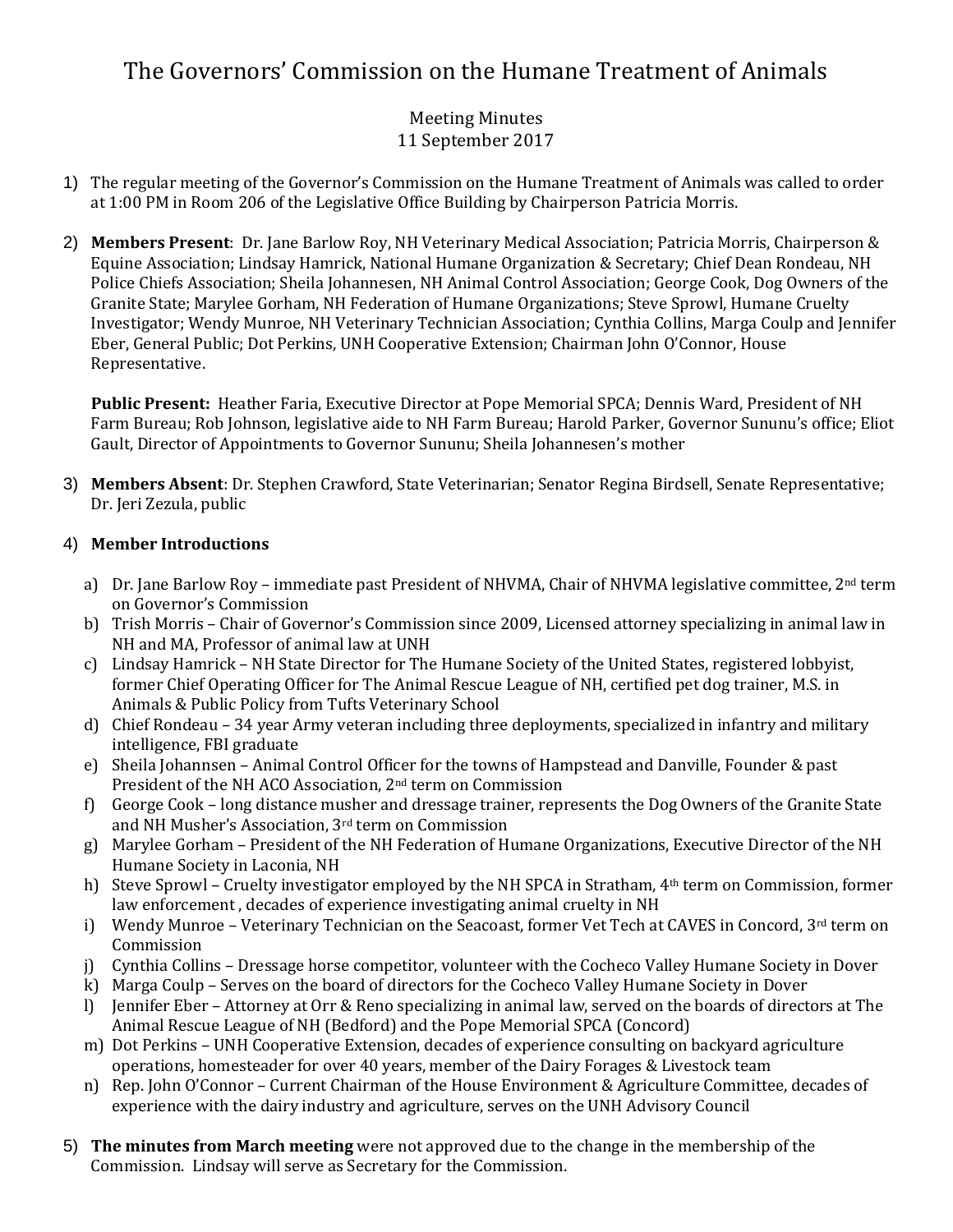#### 6) **Review of proposed new Executive Order:**

- a) DISCUSSION:
	- i) The Commission worked under the Director of Governor Lynch's EO for many years and completed the mandated charges and therefore, was not active until the new EO was created by Governor Hassan in fall of 2016. Governor Sununu has signed a new EO which has made the following changes:
		- a) Modification of appointments
		- b) Requires tracking of cruelty investigations which is no longer limited to cruelty convictions
		- c) Directs the Commission to suggest legislation rather than only review legislation to ensure the safety and welfare of domestic animals and wildlife and to support legislation to prevent and address animal cruelty and neglect.
		- d) Mandates eight meetings per year and sets a quorum
	- ii) The Commission will function under Robert's Rules, a majority vote is a 2/3 vote and the Chairperson is impartial
- b) EO Revision Suggestions:
	- i) Appointments:
		- a) Inclusion of the Farm Bureau
		- b) Inclusion of the Department of Fish & Game per the addition of wildlife in the EO
		- c) Similarly, inclusion of a wildlife rehabilitator
		- d) Inclusion of an additional public member
		- e) Inclusion of the Sheriff's Association due to the jurisdictional directives of the cruelty law
		- f) If the total number of appointments changes, a change in quorum
		- g) Discussion of term limits terms are set by the Governor in that new appointments can be made at any time
	- ii) Clarify I(a) to ensure the Commission isn't charged with "ensuring the safety and welfare of NH citizens"

## 7) **Commission Charges**

## a) **Biennial Report – Cruelty Tracking**

- i) Number of animal cruelty related convictions & the number of cruelty cases
	- a) The Commission discussed the definition of a "case" and determined it does not need to be a court docketed case but rather any situation where resources are given to investigate. In cases pending an outcome, defendants will be kept anonymous in reports.
	- b) The NH Federation of Humane Organizations will be tracking cases that go through the twelve animal shelters. Chief Rondeau will talk with the County Attorneys about tracking cases in the courts through the IMC public safety software. Each law enforcement department creates an end of year report for all incidences and arrests and this can be compiled for cruelty. New FBI requirements mandate a selection of animal cruelty in the National Incident-Based Reporting System (NIBRS) into four categories – gross neglect, torture, organized abuse and sexual abuse. Jennifer Eber can help track the court dockets.
	- c) The Commission should draft a methodology for collecting and summarizing the data. Lindsay can send the current format used by the NH Federation as a template.
	- d) Reporting by law enforcement and animal control should be a future conversation. Not every ACO has access to report their work, especially if they are considered a town employee rather than a police department employee. Similarly, a future conversation on the role of ACOs and pros/cons of police powers.
- ii) **Subcommittee: Steve Sprowl, Lindsay Hamrick, Marylee Gorham, Sheila Johannsen, Chief Dean Rondeau, Jennifer Eber**

## b) **Biennial Report - Legislation**

- i) Document the relevant proposed legislation and rulemaking & suggested legislation by the Commission
	- a) 2018 House deadline to submit legislation = September  $22^{nd}$
	- b) 2018 Senate deadline to submit legislation = November  $2<sup>nd</sup>$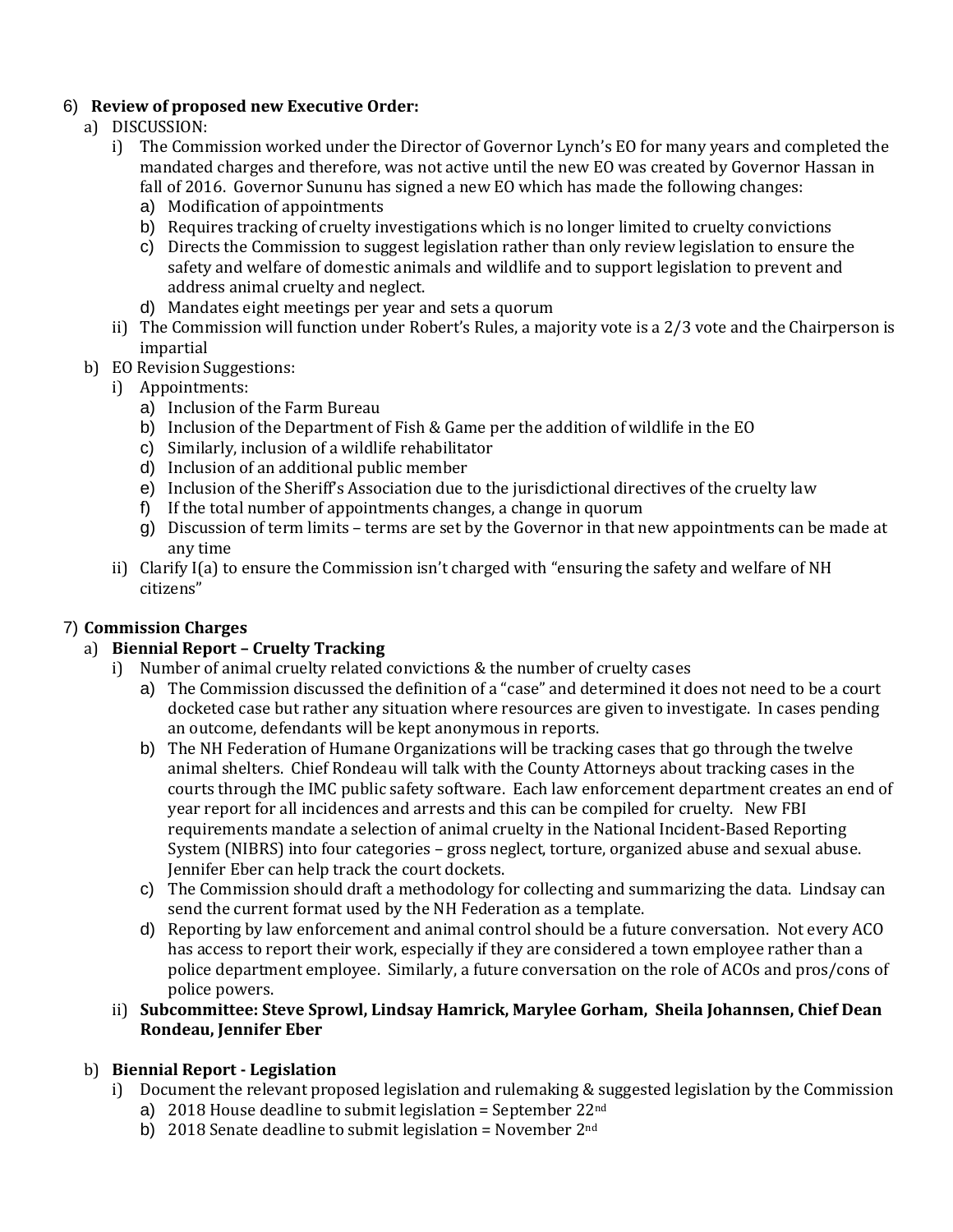- c) The Commission is unlikely to propose legislation for 2018 to provide more time for discussion among new members but will review proposed legislation. The Commission should create a written protocol to describe the process by which the Commission will weigh in on a legislative issue and clarify the role of individual members who may also weigh in on legislative proposals as well as how the Commission will submit testimony (written, verbal or both). Jennifer Eber & Trish Morris will draft these protocols for review.
- d) Note: Major changes were made to RSA 437 during the 2017 budget proposal. Lindsay and Rep. O'Connor will send the updated language as it has not been updated online yet.
- ii) Rulemaking changes go through the <u>Joint Legislative Committee on Administrative Rules (JLCAR)</u>
- iii) Website has been managed by Dr. Jeri Zezula for many years
- iv) **Subcommittee: Senator Birdsell, Representative O'Connor, Lindsay Hamrick, Dr. Crawford, George Cook, Dr. Barlow, Trish Morris**

## c) **Research, evaluate & determine funding sources for animal cruelty related costs & training**

- i) All committee members are encouraged to brainstorm funding options for the October meeting
	- a) License plates while efforts to pass a license plate bill have failed in the past, [House Bill 500](http://gencourt.state.nh.us/bill_status/billText.aspx?sy=2017&id=501&txtFormat=pdf&v=current) would create a decal system by which non-profits could request a decal to fund programs. The bill is currently retained in the House Transportation Committee
	- b) Examples include: Utilizing UNH law students to help with training and court cases, jail programs to care for seized animals, discussing pros/cons of humane investigators holding police powers, reviewing other state training models (ex. VT)

## 8) **2018 Legislative Review**

a) In response to the cruelty case in Wolfeboro, NH, The Humane Society of the United States (HSUS) and other stakeholders are working with Senator Bradley on comprehensive reform of two of the animalrelated statutes. Lindsay reviewed the goals of the proposal and Commission members gave feedback. Senator Bradley also held a stakeholder meeting last week with many of the Commission members and will hold a follow-up meeting on 9/21 before submitting legislation. Anyone with additional comments can send them to Lindsay at **lhamrick@humanesociety.org**.

## b) **RSA 437 changes:**

- i) Redefine a commercial breeder from one which sells ten litters or 50 puppies in a year to one which has five breeding females. The HSUS feels this standard is in line with Maine's definition and is easier to enforce than finding health certificates for puppies to prove sales.
- ii) Seeks to reinsert/clarify portions of RSA 437 which were removed during the 2017 budget including mandatory inspections (which were made voluntary) and health certificate requirements and exemptions.
- iii) Inserts animal care requirements for commercial breeding operations

## c) **RSA 644:8 changes:**

- i) Adds felony penalties for extreme bodily injury and death
- ii) Outlines the cost of animal care process
- iii) Requires mandatory reporting of animal cruelty by veterinarians
- d) Cost of Animal Care
	- i) Animals are only seized by law enforcement in two scenarios under RSA 644:8. 1. If the animal is in "imminent danger" (aka high risk of dying if not removed immediately) which must be verified by a licensed veterinarian and 2. If there is probable cause of animal cruelty which is verified by a court prior to the seizure. A veterinarian must be present for the seizure of livestock and are regularly present, though not required, for the seizure of other domestic animals.
		- a) Preponderance of the evidence = 51% certainty
		- b) *Probable cause = 86% certainty* this is required for the seizure of animals
		- c) Beyond a reasonable doubt =  $98\% +$
	- ii) Animals are the only living form of evidence which must be held during a criminal investigation. Currently, the town (and taxpayers) in which the cruelty occurs is financially responsible for paying for the costs to care for the animals. The new bill would create a system by which a civil hearing is held within three weeks of the petition and a judge must review 1) that the seizure was done legally and 2) determine a reasonable payment for the defendant to make to care for the animals.